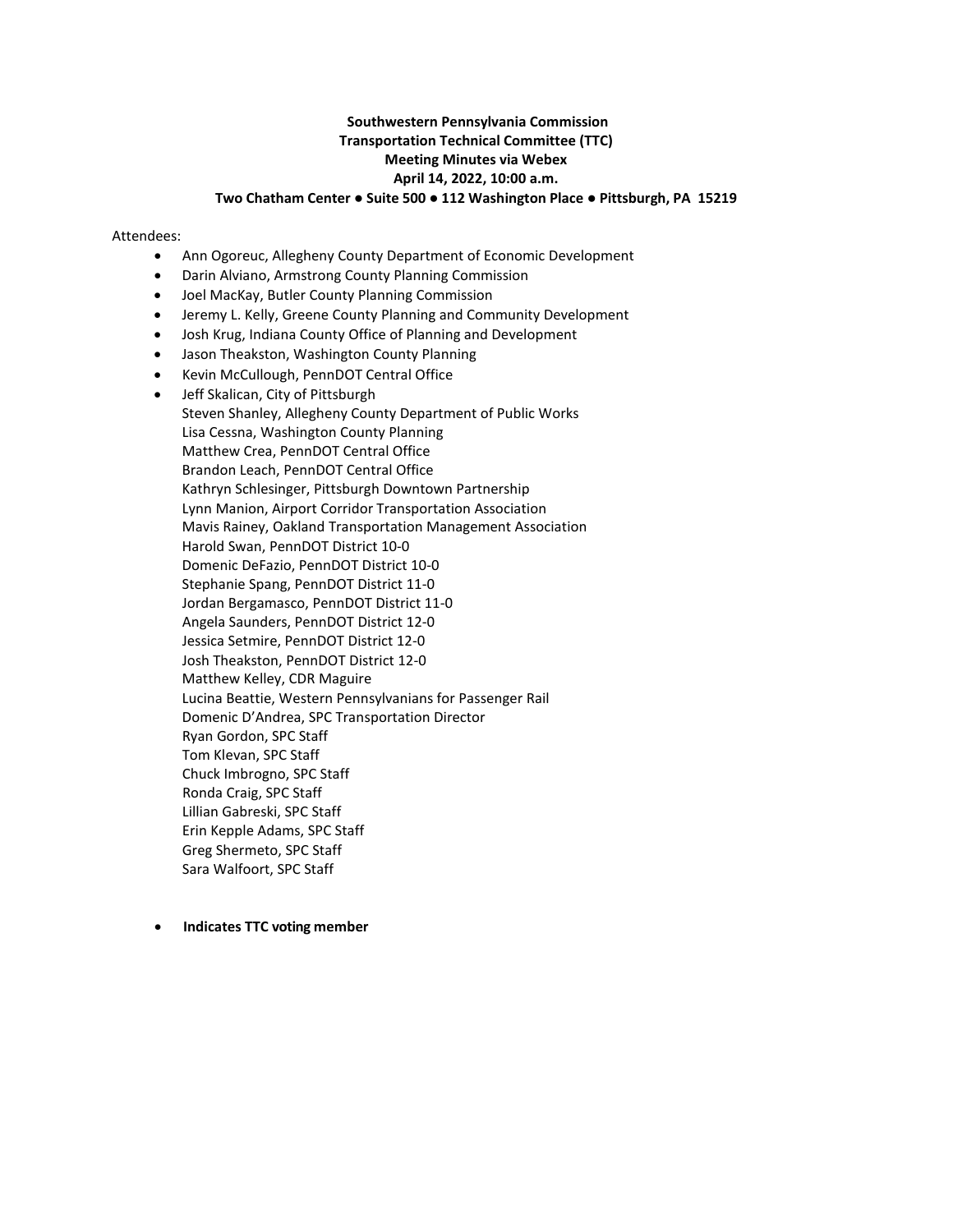#### 1. **Call to Order**

Domenic D'Andrea called the meeting to order at 10:00 a.m. with a roll call for the TTC members.

## 2. **Public Comment**

There was no public comment.

## 3. **Action on March 17th TTC Meeting Minutes**

A motion was made by Jeremy Kelly to approve the minutes of the March  $17<sup>th</sup> TTC$  meeting.

4. **FHWA/PennDOT Central Office, Program Center Report from Kevin McCullough, PennDOT Central Office** Kevin McCullough discussed the notice of funding opportunity for the multimodal projects discretionary grant, which will solicit applications for three different funding opportunities. These funding opportunities include the National Infrastructure Project Assistance (MEGA) program, the Nationally Significant Multimodal Freight and Highways Projects (INFRA) grant program, and the Rural Surface Transportation (Rural) grant program. This funding opportunity is currently open, and applications can be submitted through the Grants.com website until May 23<sup>rd</sup> at Noon. Any further questions can be sent to the email at [MPDGrants@dot.gov.](mailto:MPDGrants@dot.gov) Kevin McCullough mentioned that he has had discussions with Port Authority on applying for the grant, and would welcome any other applications to be sent in.

## 5. **Action on Modifications to the 2021-2024 TIP**

## A. PennDOT District 10-0

Harold Swan went over one amendment and two administrative actions for PennDOT District 10-0. The amendment was for a transportation enhancement project which includes the acquisition of abandoned railway corridors in various locations in Bethel and Gilpin Townships in Armstrong County and Allegheny Township in Westmoreland County and converting them to trails. The District requests to add this project in the amount of \$3,500,000 (100% Federal utilizing toll credits) to the TIP with regional TAU and statewide TA funds for right-of-way acquisition in FFY 2022. Funds for the project are only for this eligible acquisition. TA funds will not be eligible for funding other preconstruction phases of any future trail development. The \$600,000 TAU funds programmed in FFY 2022 on the Pittsburgh Pedestrian Wayfinding project are being deferred to FFY 2023 on the current TIP. The project will still have STP funds remaining in FFY 2022, and the deferral of TAU funds to FFY 2023 will not negatively impact the project deliverability. The Wayfinding project is on the 2023 Draft TIP, and an administrative action in October of 2022 on the 2023 TIP will return the full TAU funding for the project in 2023.

The first administrative action was for a safety improvement project which includes adding through lanes along the length of the project, turn lanes at various intersections, side road improvements, the addition of service roads for access control, drainage and guide rail upgrades, signal replacement, signage, and pavement markings along PA 228 (Mars Crider Road) from 500 feet east of its intersection with SR 3015 (Mars Valencia Road) to 1.0 mile east of its intersection with SR 3007 (Three Degree Road). Also included are sidewalks, Americans with Disabilities Act (ADA) ramps, bicycle consideration, and the addition of a roundabout on Three Degree Road in Adams Township, Butler County. The district requests to increase right-of-way and add \$3,000,000 (80% Federal and 20% State) in FFY 2022 for unforeseen impacts to several parcels, including relocation of a business, negotiation, and an additional claim. The sources will be SR 1004 over US 119 NB/SB: \$11,717 Federal from the deobligation of surplus preliminary engineering funds, and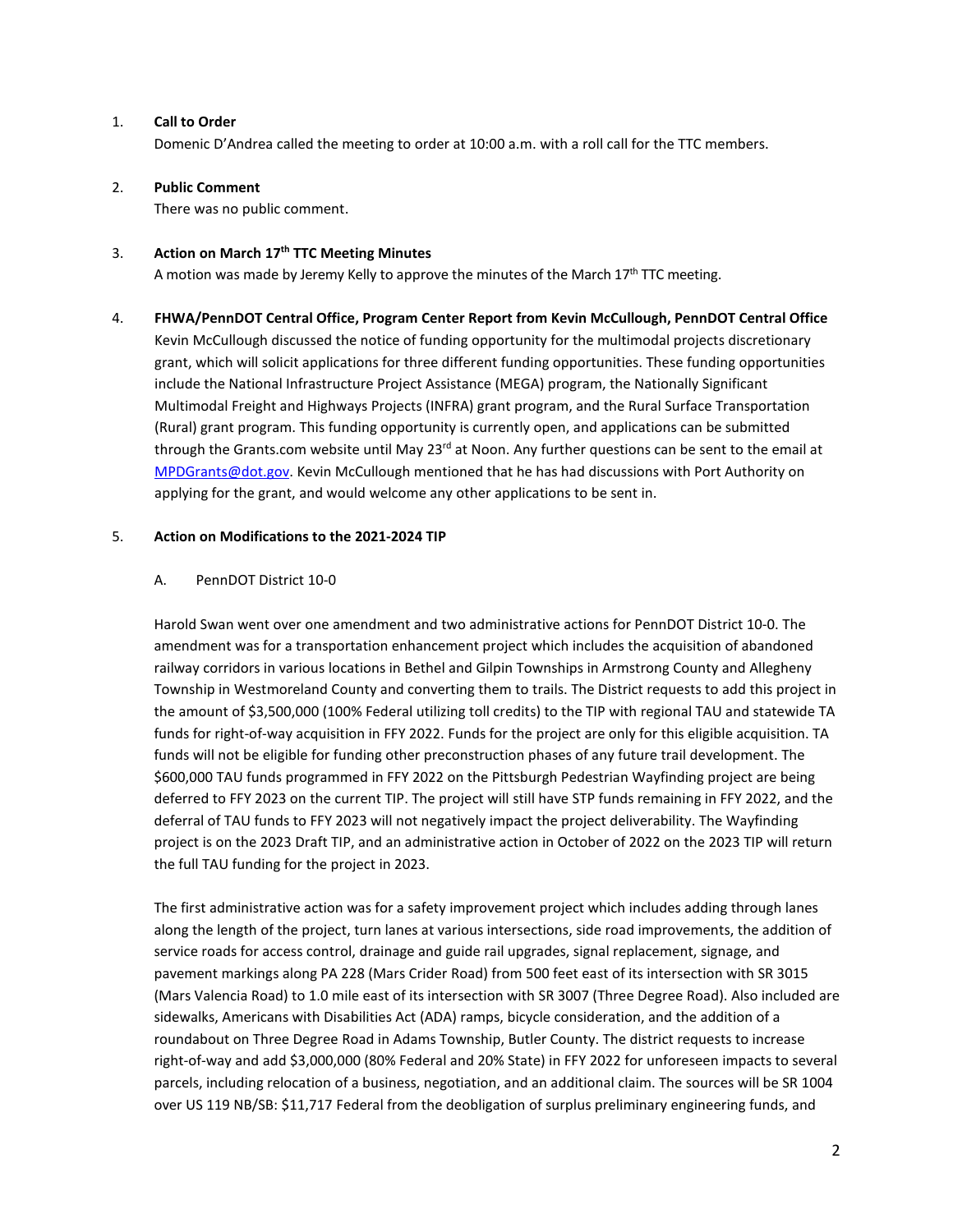\$58,262 Federal from the deobligation of surplus construction funds, South of Cooperstown Bridge #2: \$54,149 Federal from the deobligation of surplus preliminary engineering funds, and South of Cooperstown Bridge #3: \$24,918 Federal from the deobligation of surplus utility funds, US 119 Three Bridges: \$35,645 Federal from the deobligation of surplus final design funds, US 422 EB/WB Bridges over Pony Farm Road: \$15,309 Federal from the deobligation of surplus preliminary engineering funds, Route 22 Pedestrian/Bike Bridge: \$14,431 Federal from the deobligation of surplus preliminary engineering funds, SR 1004 over US 119 NB/SB: \$191,579 Federal from the deobligation of surplus construction funds, Armagh Bypass PM: \$629,321 Federal from the deobligation of surplus construction funds, IIJA SPC District 10 Reserve Line Item: \$659,000 Federal, and SPC District 10 Highway/Bridge Line Item: \$705,669 Federal and \$600,000 State funds. The second administrative action was for a safety improvement project includes signal replacement, installation of turn lanes, and corridor improvements to enhance safety and reduce congestion along PA 68 from Township Road #425 (Stevenson Road) to SR 3007 (Meridian Road/Benbrook Road) in Connoquenessing and Butler Townships, Butler County. The district requests to increase construction and add \$1,753,067 (80% Federal and 20% State) in FFYs 2022 and 2027 due to the addition of post-construction stormwater control facilities, drainage structures, permanent pavement, temporary traffic control costs, new traffic signals at three intersections, and unit cost increases. The project is fully funded on the Draft TIP. The sources will be the SPC CMAQ Line Item: \$1,402,453 Federal and the SPC District 10 Highway/Bridge Line Item: \$350,614 State.

Josh Krug made a motion to approve the amendment and administrative actions from PennDOT District 10- 0, which was seconded by Joel MacKay. The motion was approved unanimously.

#### B. PennDOT District 11-0

Stephanie Spang went over the five administrative actions for PennDOT District 11-0. The first administrative action was for Interchange improvements, ramp reconstruction and bridge work, located on I-376 from the Parkway Center Interchange (SR 8091) to the Fort Pitt Tunnel in the City of Pittsburgh, Allegheny County. Includes US 19 (Banksville Road), US 19/PA 51 at Woodville ramps and Banksville Interchange Ramps (SR 8075). The district requests the increase of the planning and engineering by \$500k (CAQ) for additional analysis and other planning and engineering tasks, with the source of funding coming from the same project's final design phase. The second administrative action was for a bridge replacement project, located on SR 3038 - Connor Road in Castle Shannon, PA, over Port Authority of Allegheny County Trolley Line and Saw Mill Run. The district is requesting the addition of a planning and engineering phase by 400k (NHPP) in FFY 2022 to initiate design, with the source of funding coming from the Allegheny County Bridge line item. The third administrative action was for a bridge preservation project, located on SR 2114 (McKeesport-Duquesne Bridge) over the Monongahela River and railroad in the City of Duquesne and McKeesport, Allegheny County. The district is requesting the addition of a right-of-way phase by \$220K (State185 funds) to cover current damage estimate, with the source of funding coming from the Allegheny County Bridge line item.

The fourth administrative action was for intersection Improvements for signal update, vehicular and ped detection/signals, ramps, establishment of a traffic management center, cameras to monitor and control signals, located at approximately 126 intersections along eight corridors within the City of Pittsburgh, Allegheny County. The district is requesting to add the planning and engineering phases to the TIP to cover planning and engineering costs for all 3 phases for project with a cost of \$1,105,000 (SXF/LOC). The source of funding will come from the Advanced Transportation and Congestion Management Technologies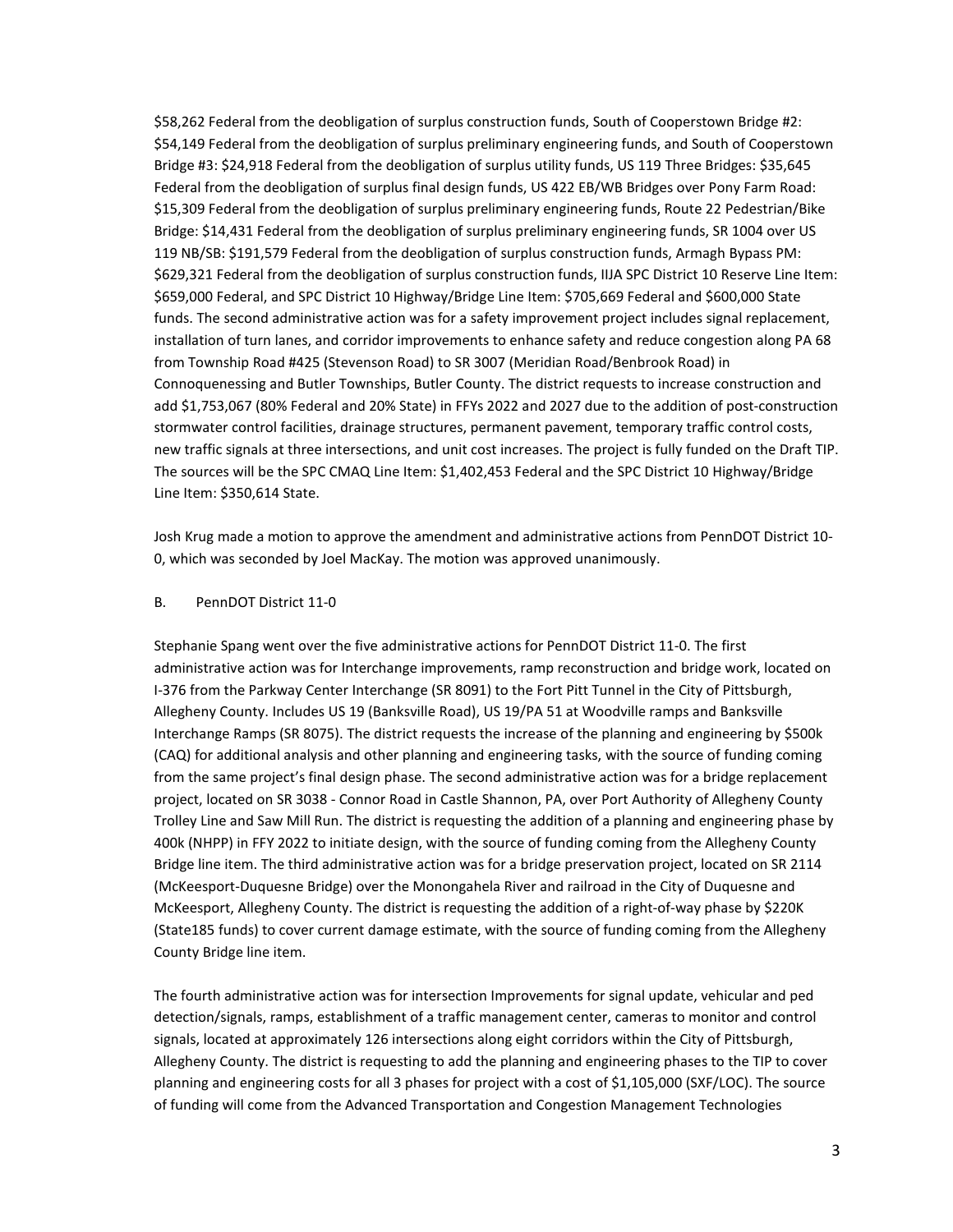Deployment (ATCMTD) program. The fifth administrative action was for a mill and resurfacing, bridge rehabilitation and preservation project, located on SR 28 - Harmarvillle to Russelton in East Deer, Frazer, Harmar and Springdale Townships, Allegheny County. The district is requesting the addition of a right-ofway phase by \$10k (State 185 funds) to cover right-of-way claims, with the source of funding coming from the Betterment Reserve Allegheny County line item.

Ann Ogoreuc made a motion to approve the amendments and administrative actions from PennDOT District 11-0, which was seconded by Kevin McCullough. The motion was approved unanimously.

#### C. Transit TIP Amendment Summary

Tom Klevan went over a summary of the Transit Operators Committee from the day prior, beginning by going over the one administrative action and two amendments from the Mid Mon Valley Transit Authority. The one administrative action was for vehicle maintenance upgrades in the total of \$80,000, which was added to an existing project. This will be funding bus maintenance equipment and preventative repairs to the bus maintenance facility in Charleroi. The first amendment was for pavement repair in the total of \$260,000 for repairs to pavement in and around the vehicle maintenance facility. Another pavement repair project was in the total of \$40,000 for repairs around the bus stops and bus pull off lanes.

## 6. **TOC Update**

Tom Klevan discussed updates of some key agenda items from yesterday's Transit Operators Committee meeting, beginning with regional fare collection. Tom mentioned that there have been discussions between TOC staff and SPC to try to provide funding and procurement of a regional mobile fare collection. Several operators in the region already utilize a mobile fare application, so there is potential to pursue federal funding in order to make this mobile fare application available to all the transit operators in the region. Tom also discussed the Coordinated Public Transit Human Services Transportation Plan, also known as the Coordinated Plan. This plan is a Federal planning requirement in order to integrate planning for public transit and human services for the Commonwealth of Pennsylvania, and a key part of this plan involves the shared drive programs, which are sponsored by every county in the commonwealth. Some of these shared drive programs are administered though the county transit operators, such as in Beaver, Allegheny, and Westmoreland counties. This initiative was originally running through SPC and the group known as the Alliance for Transportation Working in Communities (ATWC). The last two Coordinated Plans were developed and updated through the ATWC, however with the reorganization of SPC, and with some key members retiring or shifting focus away from ATWC, the plan is now to focus the development of the Coordinated Plan to the TOC instead of the ATWC. Tom mentioned that this does present issues due to how the TOC is constituted, however he has had discussions with some of the more prominent committee members in order to integrate the planning for these shared ride programs into the planning work for TOC and SPC.

## 7. **2023 TIP Update**

Ryan Gordon gave an update on the 2023 TIP, starting with current work being done with the district planning managers and Central Office, making sure that all the final program amounts have been balanced and finalized. These will be sent out to the work groups next week for review. The Smart program applications are also being currently analyzed, as well as the EJ analysis and the Transportation Performance Measures appendix. Air quality conformity analysis has also begun on projects in the draft TIP and the Long-Range Plan. The next large task of the 2023 TIP update will be the public involvement process, which will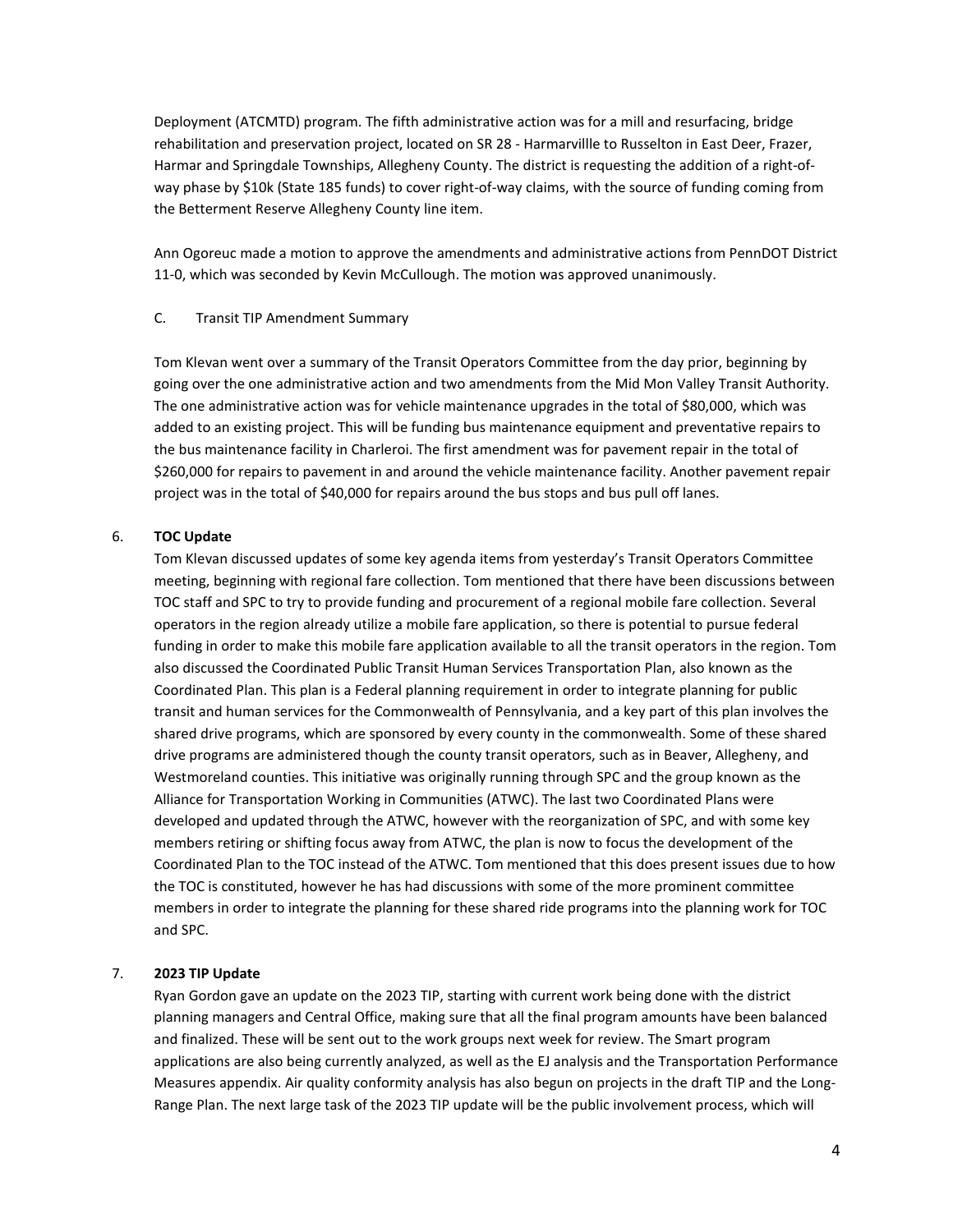begin with a public comment period on May 9<sup>th</sup> and close on June 8<sup>th</sup>. All of out draft TIP materials will be available for public comment, and will be available on the SPC website. There are 3 virtual public meetings scheduled, one for each district. District 10-0's virtual public meeting will be on May 18<sup>th</sup> at 6:00 PM, District 11-0's will be on May 26<sup>th</sup> at 6:00 PM, and District 12-0's will be on June 1<sup>st</sup> at 6:00 PM. SPC will provide a Webex link and materials closer to the meeting dates for people involved in the districts. There will be a separate Facebook live stream that will also be set up for the public.

Lillian Gabreski gave an update on the Smart program, starting with a quick update on the timeline for the program. Currently, all project applications have been received and SPC is in the project evaluation period for the Smart program. The deliverability committee is reviewing the applications for feedback, which will last until May 13<sup>th</sup>, in which then TTC will endorse projects during the May TTC meeting for the Commission. There were 16 applications submitted for the Smart program, with a total requested funds of \$10,406,156. There is \$6 million to spend over the next two years in the Smart program, so these projects will be evaluated and analyzed via weighted project scoring to make a recommendation to the Commission on projects that will be selected to receive Smart funding. Lillian then went over the Smart projects in District 10-0, which are the Downtown Kittanning Revitalization Project from Armstrong County, and the SR 4005- PA954 to Oakland Ave Pedestrian Improvements, which was submitted by the District. The Smart projects in District 11-0 are the Homestead Eighth Avenue Transit and Pedestrian Improvements from Allegheny County, the Phase 1 Brodhead road Safety and Intermodal Improvement project from Beaver County, the Mitchell Road Multimodal Project Phase 1 from Lawrence County, and the West End Trolley Trail from the City of Pittsburgh. District 11-0 also submitted the SR 51 Section 12A Clairton Blvd in Allegheny County, PA 65 Country Club Bridge in Beaver County, and the Liberty St, Jefferson St, and Wilmington Ave betterment project in Lawrence County. The Smart projects in District 12-0 are the Sheepskin Trail City of Uniontown Section in Fayette County, the SR 19 SE2 Project Supplemental Pedestrian Facilities project in Washington County, the WHT West of SR 66 to Ball Park Court – Design Bid project from Westmoreland County, and the district submitted projects of the Fayette County Sheepskin Trail Southern Extension, the Waynesburg Betterment project in Greene County, the Delmont Borough sidewalks project in Westmoreland County, and the Valleybrook/Bebout Road Intersection project in Washington County.

#### 8. **Upcoming RSA's**

Domenic D'Andrea went over some of the current road safety audits which are currently being worked on around the region, starting with the road safety audit on State Route 8 from Penn Township to the City of Butler in Butler County, which is going on from April 13<sup>th</sup> through the 15<sup>th</sup>. This is the final part of a few road safety audits down Route 8 over the past 2 years, which spans from Hampton Township through the City of Butler. Next, SPC is looking to conduct a road safety audit for State Route 51, as requested by District 11-0. This road safety audit spans from Provost Road to the I-376 interchange on Route 51, and will run from May 2<sup>nd</sup> through May 6<sup>th</sup>. SPC is developing the schedule for future road safety audits after Route 51 for next fiscal year, and SPC is taking requests for future audits. Domenic mentioned that if any district members or road owners would like to request a road safety audit, to get in touch with Josh Spano at SPC to see if we can fit the roadway into next fiscal years audit schedule.

#### 9. **PennDOT Connects Outreach**

Josh Theakston went over a municipal outreach session for PennDOT District 12-0, which will take place on May 4<sup>th</sup> from 1pm to 3pm. This outreach session will be all virtual, and will focus on resources available to municipalities through the PennDOT Connects website, not specific to projects or programs. Josh mentioned that it is open to any municipal officials who would like to attend, and to email